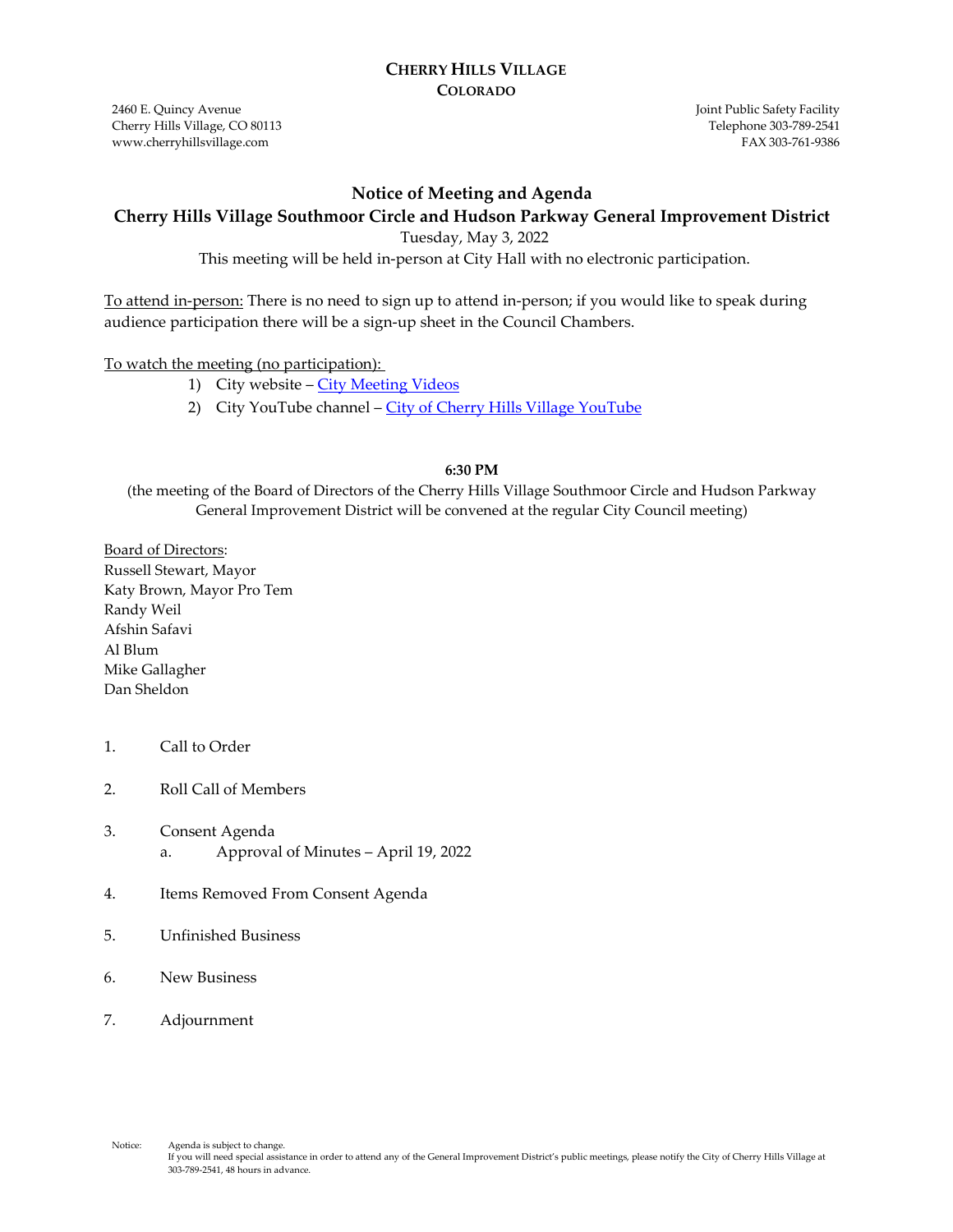#### Minutes of the City Council of the City of Cherry Hills Village, Colorado and of the Cherry Hills Village Southmoor Circle and Hudson Parkway General Improvement District Board of Directors Held on Tuesday, April 19, 2022 at 6:30 p.m. City Hall

The City Council held a study session at 5:30 p.m.

Mayor Russell Stewart called the meeting to order at 6:30 p.m.

# **ROLL CALL**

Mayor Russell Stewart, Mayor Pro Tem Katy Brown, Councilors Randy Weil, Afshin Safavi, Mike Gallagher, and Dan Sheldon were present on roll call. Also present were City Manager Chris Cramer, Deputy City Manager and Public Works Director Jay Goldie, City Attorney Kathie Guckenberger, Police Commander Pat Weathers, Finance Director Jessica Sager, Planning Manager Paul Workman, and City Clerk Laura Gillespie.

Absent: Councilor Al Blum

# **PLEDGE OF ALLEGIANCE**

The Council conducted the pledge of allegiance.

# **AUDIENCE PARTICIPATION PERIOD**

Laura Christman, 18 Cherry Lane Drive, spoke about her draft initiative petition for a Charter amendment for the November 8, 2022 election that will require a vote of the citizens if the City elects to sell, transfer, or otherwise block the public use of trails, open space, or parks, specifically including Quincy Farm; she hired an attorney to help her with the process; the draft had been filed with the City Clerk who had responded with edits; and all the edits would be made before the final version was filed. She explained the Charter amendment initiative petition process as outlined in state statute. She noted the proposed Charter amendment language had been carefully drafted to exclude 90 Meade Lane; the City had acquired that property to do staging for a previous version of city hall; 90 Meade Lane was not used when the current City Hall had been built; as far as she knew 90 Meade Lane had never been used by the public; the Charter amendment language had been changed to specify the use of members of the public versus use by the City; they had not excluded 90 Meade Lane specifically in the language in order to avoid confusion if in the future the City did sell that property; most people did not know about 90 Meade Lane.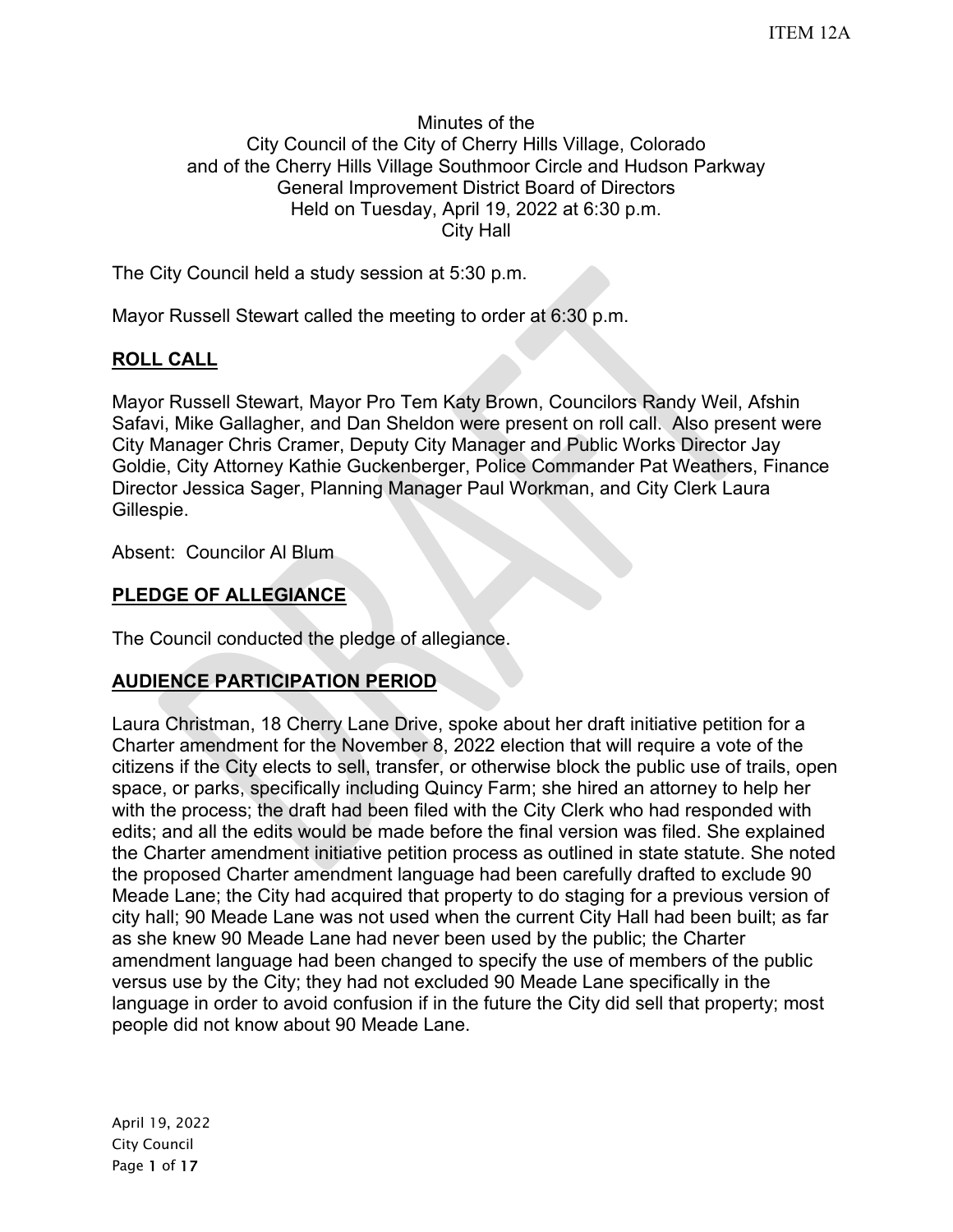Earl Hoellen, 3 Vista Road, indicated he supported the intent of the proposed Charter amendment which was to ensure the protection of the City's parks, trails, and open space; he was concerned about the amendment's possible impact on 90 Meade Lane; he believed the language could be interpreted to apply to 90 Meade Lane and therefore require a vote to sell the property; 90 Meade Lane was acquired in 2004 as the staging area for a new city hall; the city hall project proposed at that time was ultimately never approved; multiple councils had discussed what to do with the property; to his knowledge it was never seriously considered to make it part of John Meade Park or to designate it as a park property; it was considered to be a good investment and a store of value; property values had increased greatly in the past several years; there had been discussion recently about the state of the City's finances; he had previously recommended the City sell 90 Meade Lane; he did not think the City should take the chance that the Charter amendment language, should it pass, would apply to 90 Meade Lane; he encouraged Council to take up the sale of the property before the next election.

# **REPORTS FROM CITY BOARDS, COMMISSIONS AND COMMITTEES**

None

# **CONSENT AGENDA**

Councilor Sheldon removed Item 6a.

Mayor Pro Tem Brown moved, seconded by Councilor Weil to approve the following items on the Consent Agenda:

- b. Change Order #2 to the 2020 Chip Seal Contract for Services for the 2022 Chip Seal Program
- c. Agreement for Professional Services for Weed Control Services in City Parks
- d. South High Street Paving Agreement
- e. Change Order to Construction Contract for the 2021 Asphalt Capital Improvement Project to Pave South High Street

The motion passed unanimously.

# **ITEMS REMOVED FROM CONSENT AGENDA**

Item 6a. Approval of Minutes – April 5, 2022

Mayor Pro Tem Brown moved, seconded by Councilor Weil to approve Item 6a.

The motion passed with 4 ayes and 1 abstention.

April 19, 2022 City Council Page 2 of 17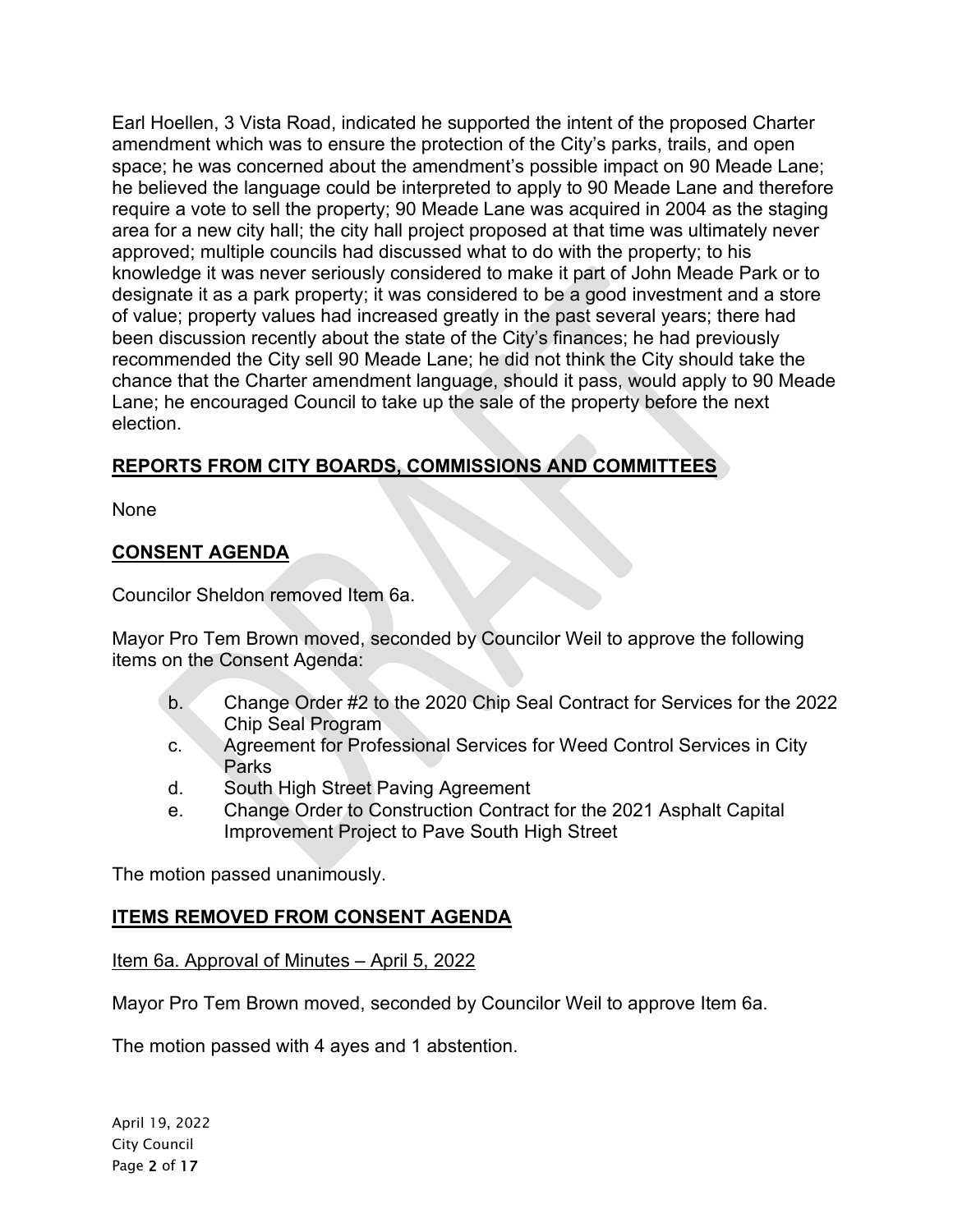## **UNFINISHED BUSINESS**

### Public Hearing – Council Bill 7, Series 2022; Vacating the City's Interest in a Portion of the Crest Road Right-of-Way (*second and final reading, Public Hearing*)

Deputy City Manager/Director Goldie presented Council Bill 7, Series 2022 on second and final reading. He explained the owners of 3 Crest Road, Jordan and Kimberly Laycob, have requested the City vacate a portion of Crest Road that abuts their property; the Laycobs desired to make permanent improvements to the driveway and landscaping on their property; 3 Crest Road was the sole property accessed by Crest Road; the applicants were seeking a formalized vacation of the City's interest in a portion of Crest Road that currently cuts into the southwest corner of their property; the new proposed configuration would enhance the City's ability to maintain Crest Road more efficiently and allow the applicants to make permanent improvements; the current road was difficult to plow and maintain due to the manner in which the right-of-way extends into the corner of their property without a cul-du-sac, making plowing and road maintenance more difficult; if the vacation was approved, the length of the road would be cut in half, making it much easier for staff to back down when plowing snow was required or when maintenance of the gravel was needed; all existing utility easements would remain in place; staff also recommended as a condition of approval the applicant be responsible for the maintenance of the area outside of the approved road surface within a portion of the Crest Road right-of-way; the Planning and Zoning Commission agreed with and also made that recommendation; the proposed vacation would leave a strip of right-of-way that would make maintenance difficult; this would be accomplished through a license to maintain right-of-way that would run in perpetuity with the property; the agreement was included in Council packets; Council is authorized to impose reasonable conditions upon the vacation of any right-of-way, including but not limited to the payment of consideration by the land owners receiving benefit from the sale; staff and the City Attorney as directed by Council have negotiated cost for the proposed vacated parcel based on current relevant information that was obtained through an appraisal commissioned by the City Manager, an independent appraisal obtained by the petitioner, as well as relevant sale of similar comparable parcels; the recommended amount of this consideration is \$50,028 based on the calculations in Exhibit F to the staff memo; consistent with previous discussions the area proposed for vacation is drawn so that no private ownership other than that of the applicant is contiguous to the proposed vacation; as such if the vacation is approved title to the vacated right-of-way would vest in the applicants alone according to the Municipal Code and Title 43 of the Colorado Revised Statutes.

Jordan Laycob, 3 Crest Road, thanked Council for considering the proposal; he discussed the landscaping and improvements proposed to the road and driveway; he thought it would improve the look and feel of the driveway and be beneficial for the neighborhood.

Councilor Weil asked for clarification on the maintenance relative to the vacation.

April 19, 2022 City Council Page 3 of 17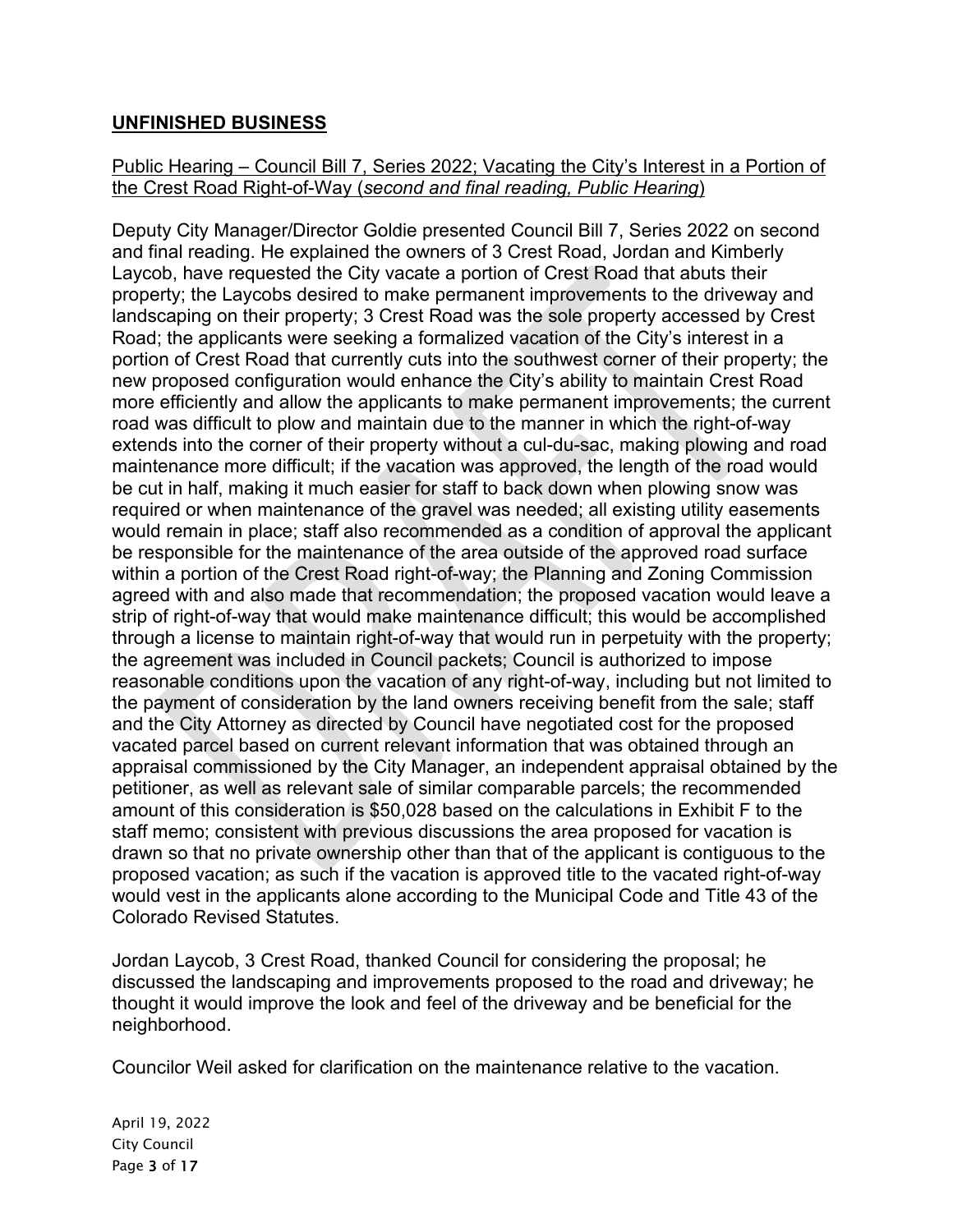Deputy City Manager/Director Goldie explained the City currently maintained the natural, unimproved vegetation in the right-of-way south of Crest Road; the proposal would transfer maintenance responsibility to the owner of 3 Crest Road; the City would still do the snow plowing and gravel maintenance on Crest Road to the new property line; gravel maintenance was needed infrequently since there was only one home at the end of the road.

Mayor Stewart asked for confirmation that the proposed vacation went before the Planning and Zoning Commission and they voted unanimously to recommend approval.

Deputy City Manager/Director Goldie confirmed that was correct.

Mayor Stewart opened the Public Hearing at 6:49 p.m.

Laura Christman, 18 Cherry Lane Drive, indicated she was not concerned with the vacation of the right-of-way but was concerned the way it was being done was wrong, even if technically legal; under Colorado law when a street was vacated the property owners to either side of the street each got half, but if only a portion of a street was vacated then no portion needed to be conveyed to the property owner not adjacent to the vacated street; the proposed vacation left a five foot strip of City right-of-way which defeated the property owner to the south of their right to have half the vacated land conveyed to them; the proposed vacation was a sham although it might be legal; this proposal implied the City did not want to deal with the southern property owner and was showing a preference for the applicant and the City wanted to receive the profit from the vacation that would otherwise have belonged to the southern property owner; the proposed vacation was inherently wrong in her opinion; the southern property owner should sign a waiver or quit claim deed; she questioned the license in perpetuity because of the rule against perpetuities; she proposed Council put the matter on hold, approach the southern property owner and get a waiver.

Rob Eber, 3 Middle Road, indicated his wife was supposed to attend tonight and he asked that he be given her five minutes.

Mayor Stewart stated he would allow it.

Mr. Eber indicated the red square on the aerial view included in Council packets of the 3 Crest Road area with the proposed vacation was inaccurate; he did not know the applicant, the owners of 10 Cherry Lane or 2 Cherry Lane; they were his neighbors; he was in opposition to the request because of the issues it raised; the five foot strip of City right-of-way that would be left from this proposal would be useless; no compensation was being given to the City for that land although it was effectively being given to the applicant; the standard for approval of a vacation was the public interest; the City did not get adequate public interest benefit in order to approve the vacation; to the west of the subject property was 2 Cherry Lane and to the south was 10 Cherry Lane, both of

April 19, 2022 City Council Page 4 of 17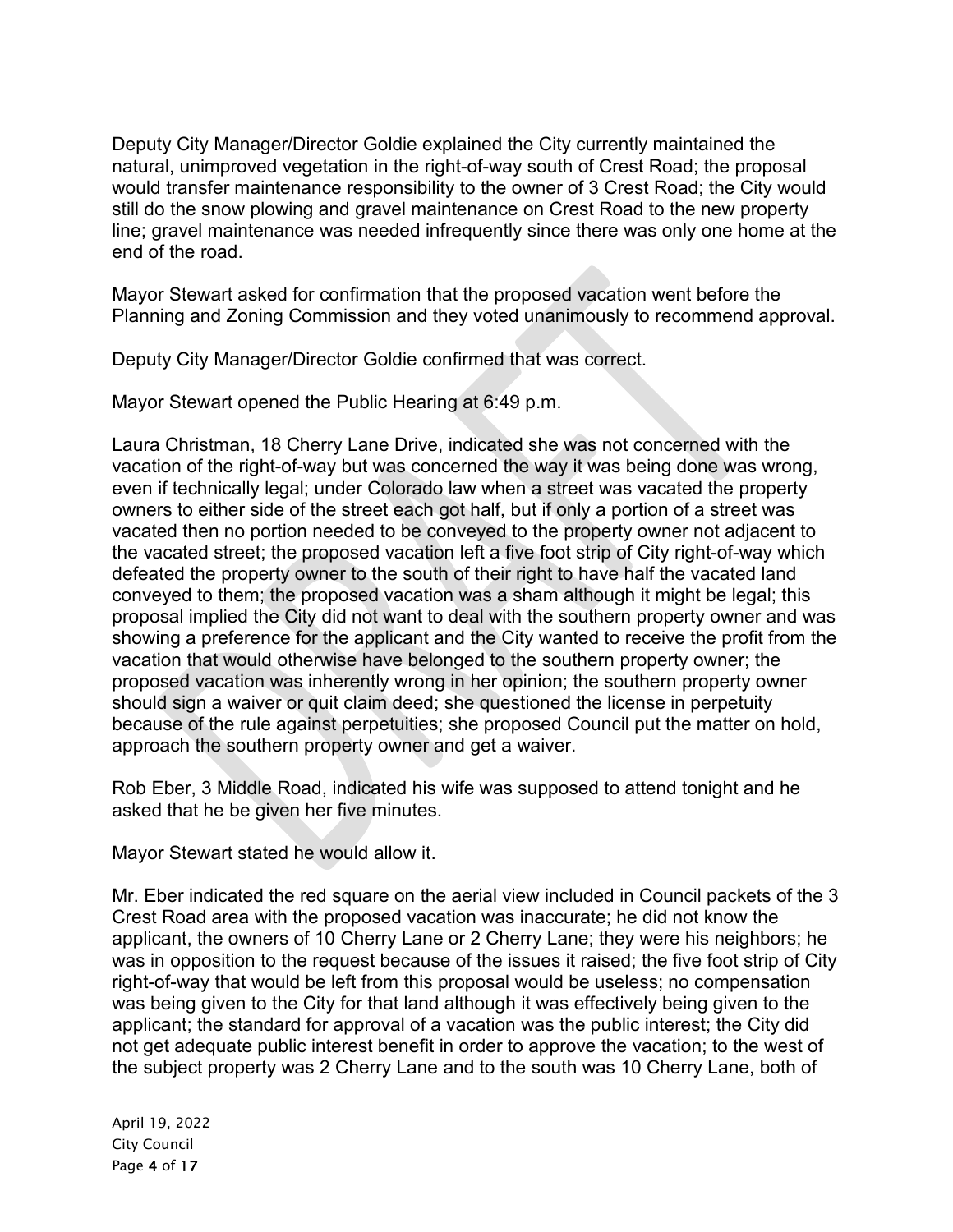which had solid landscaping into the right-of-way; 10 Cherry Lane had also illegally placed a fence in the right-of-way; the proposed vacation included a maintenance license by the owner of 3 Crest Road for a small area of right-of-way in between rightof-way illegally taken and appropriated by the owners of 2 Cherry Lane and 10 Cherry Lane through landscaping and fencing; to his understanding neither 2 Cherry Lane or 10 Cherry Lane had a license for that right-of-way; to his understanding the area was a floodplain used for floodplain drainage through the northwest and passed to Volunteer Park on the other side of Parkway Avenue; he had spoken to City staff and was told the Village allowed landowners to landscape within the right-of-way; the right-of-way area for 2 Cherry Lane and 10 Cherry Lane was far bigger than the area under discussion for the proposed vacation; under the guise of what had been done at 2 Cherry Lane and 10 Cherry Lane, 3 Crest Road should withdraw their application and just commandeer the land; however the landowner at 3 Crest Road had taken the high road and had formally applied for vacation; he appreciated that and thought it was the right way to do it; however the maintenance license was in between two large areas of right-of-way not being properly addressed by the City; he contended the City should address the license in conjunction with addressing 2 Cherry Lane and 10 Cherry Lane's incursion into the right-of-way; therefore it was not in the public's interest to address the maintenance license as part of this vacation process; the staff memo said the City would benefit from not having to maintain or plow the area of proposed vacation; he contended that even if approved the City would still have to back into the right-of-way on Crest Road; it would be easier to just go forward and backward as it currently existed; the proposed landscaping on Crest Road was not that important from a public interest standpoint because everyone was required to take care of the right-of-way adjacent to their property; the City should address the entire right-of-way of the three properties rather than piecing it out with the proposed license; it was the fiduciary duty of the City to protect all the interests of the taxpayers and this only benefited the property owner at 3 Crest Road; it was all right-of-way and they wanted it back, even if it meant making 10 Cherry Lane take down their illegal fence; the irrigation at 2 Cherry Lane would not allow drainage flow to allow the right-of-way to handle an 100 year flood; the consideration for the proposed vacation was absurdly low; the public interest was not met by the proposed vacation; the applicant's appraisal was very low; the payment was calculated using 2018 data from a prior sale, not market value, and should not be considered; it used a low escalator which was not relevant to current conditions; it had a two-year calculation on timeframe, not the four years since it was originally done; after the consideration and the rebates for the maintenance that would take place and the fact that they have to take care of asphalt that the City did not put in there; real estate value in the Village had gone through the ceiling; \$380,000 was nowhere close to the market value of the land after it was annexed into 3 Crest Road; the fiduciary duty of the City was to protect taxpayers and get the maximum amount on this consideration; there had been a lot of discussion about the City's financial difficulties or potential financial issues; to give away even a penny let alone almost \$100,000 was not in the public interest; there should not be any discount or rebate; during discussion about Quincy Farm a realtor had asked the County assessor to value the land of Quincy Farm and it was over \$1 million per acre; the City's appraisal of the proposed vacation came in at

April 19, 2022 City Council Page 5 of 17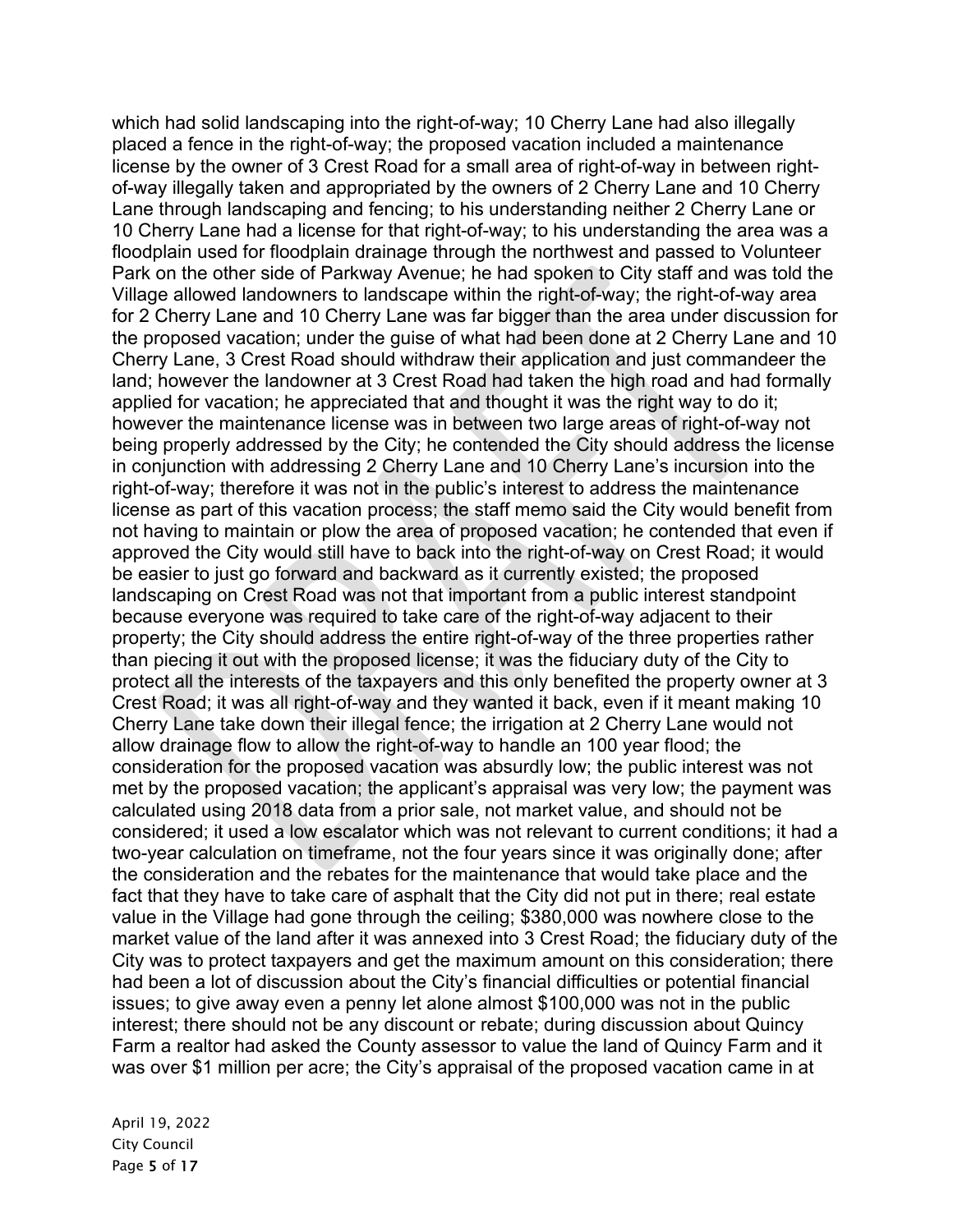\$1.1 million per acre; yet the sale was approximately \$380,000 per acre; he suggested the City get full value for the appraised piece of property; the City's appraisal almost questioned the validity of the applicant's appraisal; the alternative was to use the County assessor's value; the applicant's property was currently valued at \$1.2 million under the County's 2021 appraisal; the land owner did not appeal the property tax assessment; the proposed vacation yielded a \$109,338 value; he suggested using this as an independent number; he suggested getting rid of the license and address all the right-of-way together; he concluded this did not meet the standard of public interest because the right-of-way was not addressed, the City was not getting enough consideration, and the conveyance did not convey the underlying land; he encouraged Council to make sure they had a legal opinion that the City had the right to transfer this piece of property, let alone the questions it brought up for 10 Cherry Lane's owner; all these questions led to a conclusion that this deal was no where close to meeting the requirements for the public interest.

Mr. Laycob noted the aerial view with the red square was for presentation benefit only; the survey was more accurate; that corner of the lot was non-buildable land, was not being used by the City, and only had access to the one driveway; he had talked to the owner of 10 Cherry Lane in the past and the owner was fully aware of the plans and had received all of the required notices; neither neighbor had asked him any questions; he was happy to take care of the five foot sliver of right-of-way

Hearing no further comments, the Public Hearing was closed at 7:13 p.m.

Councilor Sheldon asked why the proposal included keeping the five-foot sliver as City right-of-way.

Deputy City Manager/Director Goldie replied staff had given the applicant the option and the applicant had not wanted to complicate the proposal and wanted to move forward with a single applicant proposal; the vacation process did not require the City to contact neighbors, rather it required the applicant to send notice to the neighbors; the City Code and Title 43 of the Colorado Revised Statutes allows the request to be from a single applicant since the proposed vacation was not contiguous to the other property.

Councilor Sheldon noted it did not seem logical for the City to own a five-foot strip of right-of-way. He asked what would happen if Council wanted the vacation to include the five-foot strip.

City Attorney Guckenberger replied she would have to look into that.

Councilor Sheldon questioned the geometry of the proposed vacation and noted it created an odd shape for the new property line and right-of-way. He indicated the applicant had submitted the request over a year ago but there might be a better solution. He did not feel the need to address the value but would like to see the five-foot area be included in the proposed vacation. He suggested Code Enforcement should be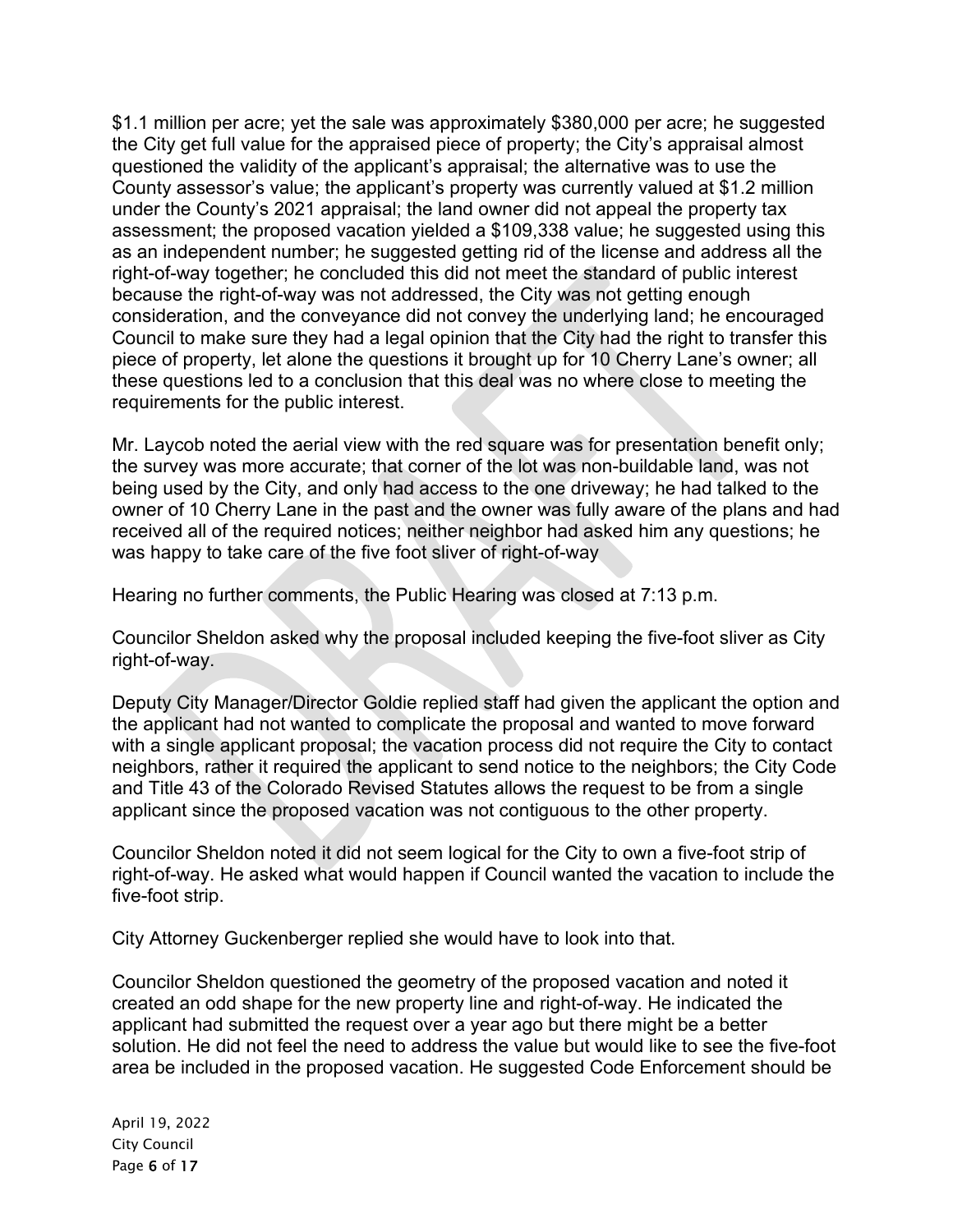sent to the neighboring properties to evaluate those concerns. He might suggest a continuance.

Councilor Gallagher stated he appreciated the applicant's patience with the process; he thanked the public comments; he thought there were some legitimate questions; he hated to delay the process further but he would like to understand better and make sure it was done correctly. He questioned the legality of the fence at 10 Cherry Lane.

Deputy City Manager/Director Goldie replied it was not allowed; the fence had been put up 25 years ago; if at any time the property owners had come in for a building permit the fence would have to have been moved to the proper place; it had not been City policy to address historical fences in the right-of-way; the City ensured new fences were installed properly; there were no violations at 2 Cherry Lane; landscaping was allowed in the right-of-way no matter how wide it was.

City Manager Cramer added he had spoken to former right-of-way manager Ralph Mason about this property and learned there was a drainage ditch between the road and the trees at 2 Cherry Lane; it was often difficult to know where the property line was when staff was out in the field; trees did not require building permits; the City operated on complaint-driven Code enforcement.

Mayor Pro Tem Brown thanked the applicant for his patience and indicated her appreciation for the public comments; the compensation amount had been negotiated pretty heavily considering a lot of factors, not only the generic value of the land, but the fact that the little section of land could not be sold, and it did not have any use to the public, the only person it had any use to was the owner of 3 Crest Road; she understood the math involved but she was comfortable with the agreement; she appreciated the willingness of the applicant to negotiate in good faith with the City and she believed the City negotiated in good faith as well. She was concerned with the fivefoot strip and the purpose of it being to not include the neighbor to the south in the negotiations; that was not the way she believed the City should operate; the owners of 10 Cherry Lane should be involved; at a minimum the City should get a written release from them; she did not think the City should continue to own a five-foot strip of land; that did not serve the public interest at all; what would serve the public interest would be cleaning the area up and not making it more complicated; cleaning it up was a legitimate benefit to the public. She agreed with Councilor Sheldon and would bring up some other issues during reports that were not relevant to the current discussion. She indicated she had reservations about the proposal at this point.

Councilor Weil echoed the thanks to the applicant and the public comments; it was a good and thoughtful discussion; he had the same concerns; there was potential for legal risk; the five-foot strip seemed like a problem waiting to happen; the owners of 10 Cherry Lane might file a lawsuit instead of attending the public hearing; the City should execute some legal documents to sort it out with that neighbor; he did not like doing things that were intended to be work-arounds; he would like to hear more debate about

April 19, 2022 City Council Page 7 of 17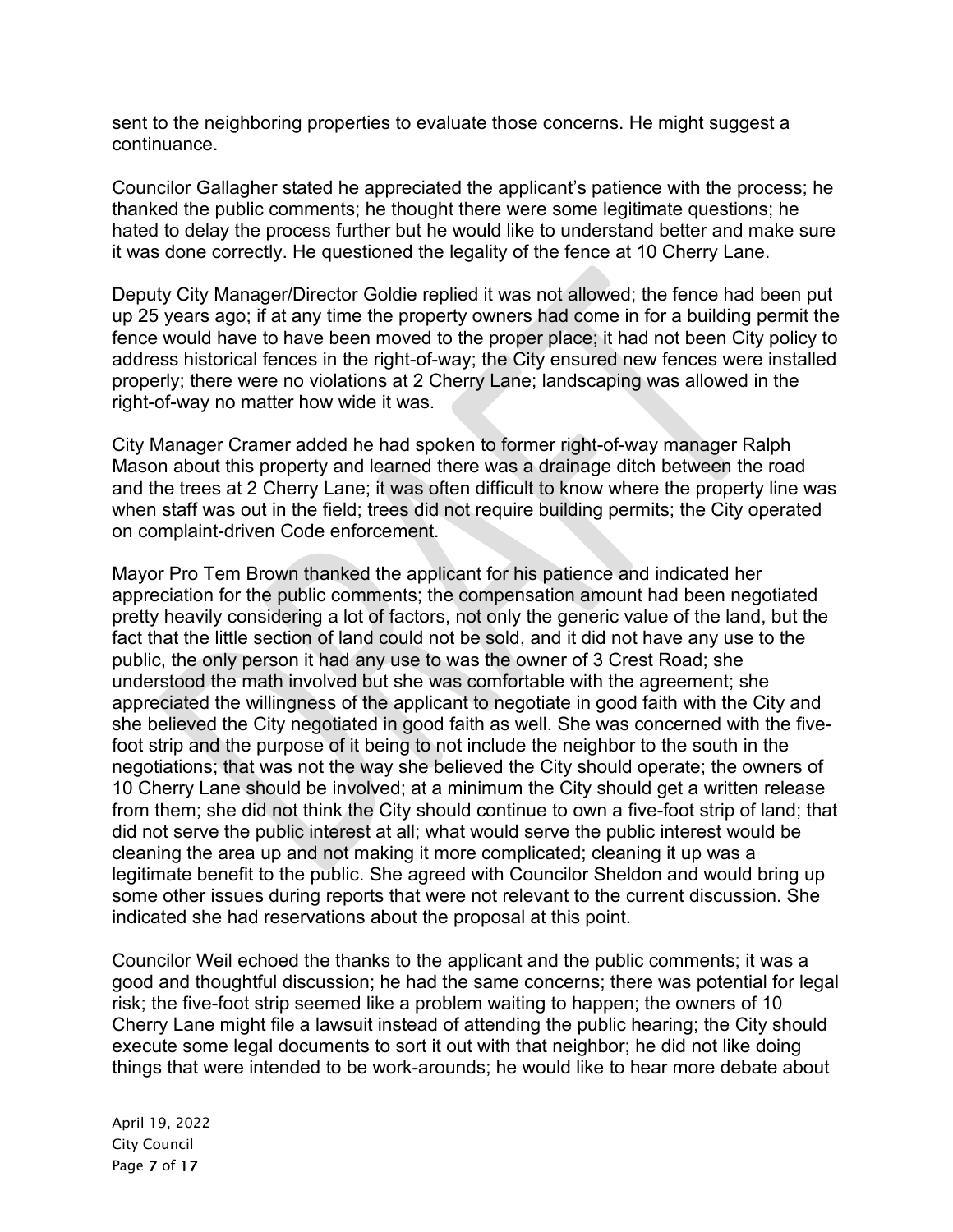the valuation question; he suggested Council discuss the topic of rights-of-way and address in a more substantial way; being reactive and allowing historical encroachments to remain resulted in more violations; he questioned the City's right or intent to allow landscaping that blocked the right-of-way; he suggested Council develop a more comprehensive approach. He supported continuing the proposed vacation to a date in the near future and focus on it with a sense of urgency.

Councilor Safavi echoed the other comments and agreed with continuing the proposed vacation to a date certain.

City Attorney Guckenberger advised renoticing the public hearing per the Code which required 20 days' notice prior to the meeting, so the next available Council date was May 17<sup>th</sup>. She stated she had no indication there was any kind of subterfuge engaged in with the application; state statute provided if less than the entire right-of-way was vacated then title to the vacated portion shall vest in the owners of the land abutting the vacated portion.

Deputy City Manager/Director Goldie clarified at the time of the initial application there was no one living in 10 Cherry Lane, ownership was changing hands, there was no one there for the applicant to communicate with, they were not avoiding talking to the owners, they thought it would be a better process to leave a small strip and move forward so they could improve this area.

Councilor Sheldon asked about first reading.

Mayor Stewart noted first reading was only to set the public hearing and had not involved any Council discussion.

Councilor Sheldon stated he wanted to maybe retract his comment about the geometry; either the right-of-way or the lot had to be oddly shaped.

Mr. Laycob noted the line followed the natural curve of the road. He added the property line of 10 Cherry Lane curved up and did not touch his property line until the corner where his gate was; there was a strip of land they were trying to take into consideration that was the City's that did not touch 10 Cherry Lane; 10 Cherry Lane did not have access to Crest Road.

Councilor Weil questioned that the border of the proposed vacation seemed to follow 10 Cherry Lane's fence line rather than the right-of-way.

Deputy City Manager/Director Goldie noted all those factors were taken into consideration.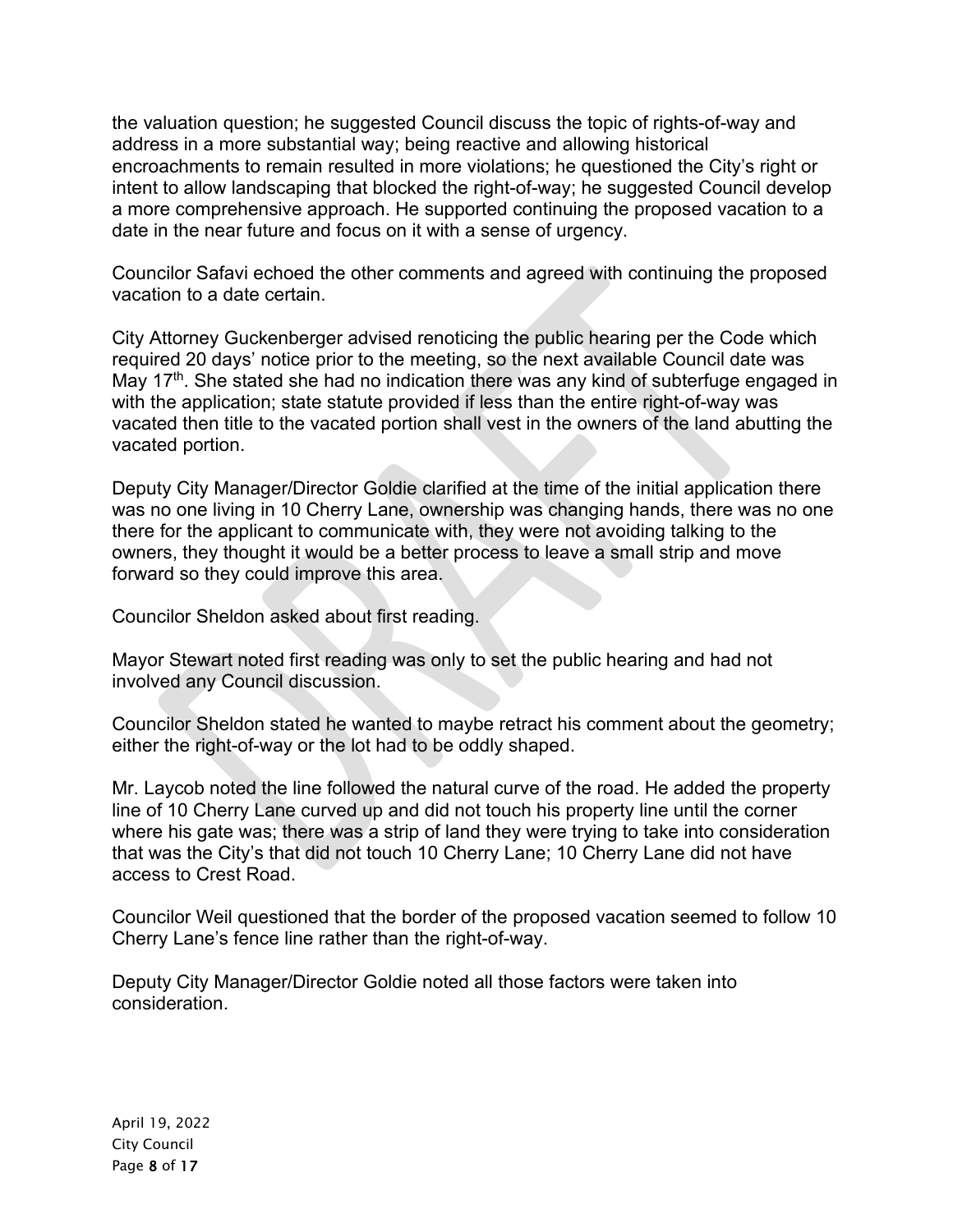City Manager Cramer indicated if further Council consideration resulted in another party being introduced into the process, the request would likely have to be reconsidered by the Planning and Zoning Commission.

City Attorney Guckenberger noted it would likely be an entirely new application.

Councilor Sheldon asked if Council could approve the application with the condition that the five-foot piece of land also be vacated.

City Attorney Guckenberger replied the property vacated would then be split between the two neighbors so there would be a different result.

Councilor Sheldon asked if the two and a half feet could be given to the owners of 10 Cherry Lane tonight without consulting them.

City Attorney Guckenberger replied Council could but the owners might not want it. She added Council had the option to deny this application and have the applicant come back with a new proposal.

Councilor Weil indicated he was interested in doing the process correctly.

Councilor Sheldon moved, seconded by Mayor Pro Tem Brown, to continue Council Bill 7, Series 2022 to May 17, 2022 and to have the appropriate notices posted and published as required by the Code.

The motion passed unanimously.

Council Bill 8, Series 2022; Amending the Budget for Fiscal Year 2022 by Creating a Fund for the Southmoor Circle and Hudson Parkway General Improvement District and Appropriating Funds Therein (*second and final reading*)

Director Sager presented Council Bill 8, Series 2022 on second and final reading. She explained the proposed bill would establish a fund and appropriate expenditures for the new general improvement district in the amount of \$182,061, which included Xcel's cost, reimbursement of the initial \$10,000 petitioner deposit, bond issuance fees, a construction reserve, and the debt service fund.

Mayor Pro Tem Brown moved, seconded by Councilor Weil, to approve Council Bill 8, Series 2022 amending the budget for fiscal year 2022 by creating a fund for the Cherry Hills Village Southmoor Circle and Hudson Parkway General Improvement District and appropriating funds therein on second and final reading.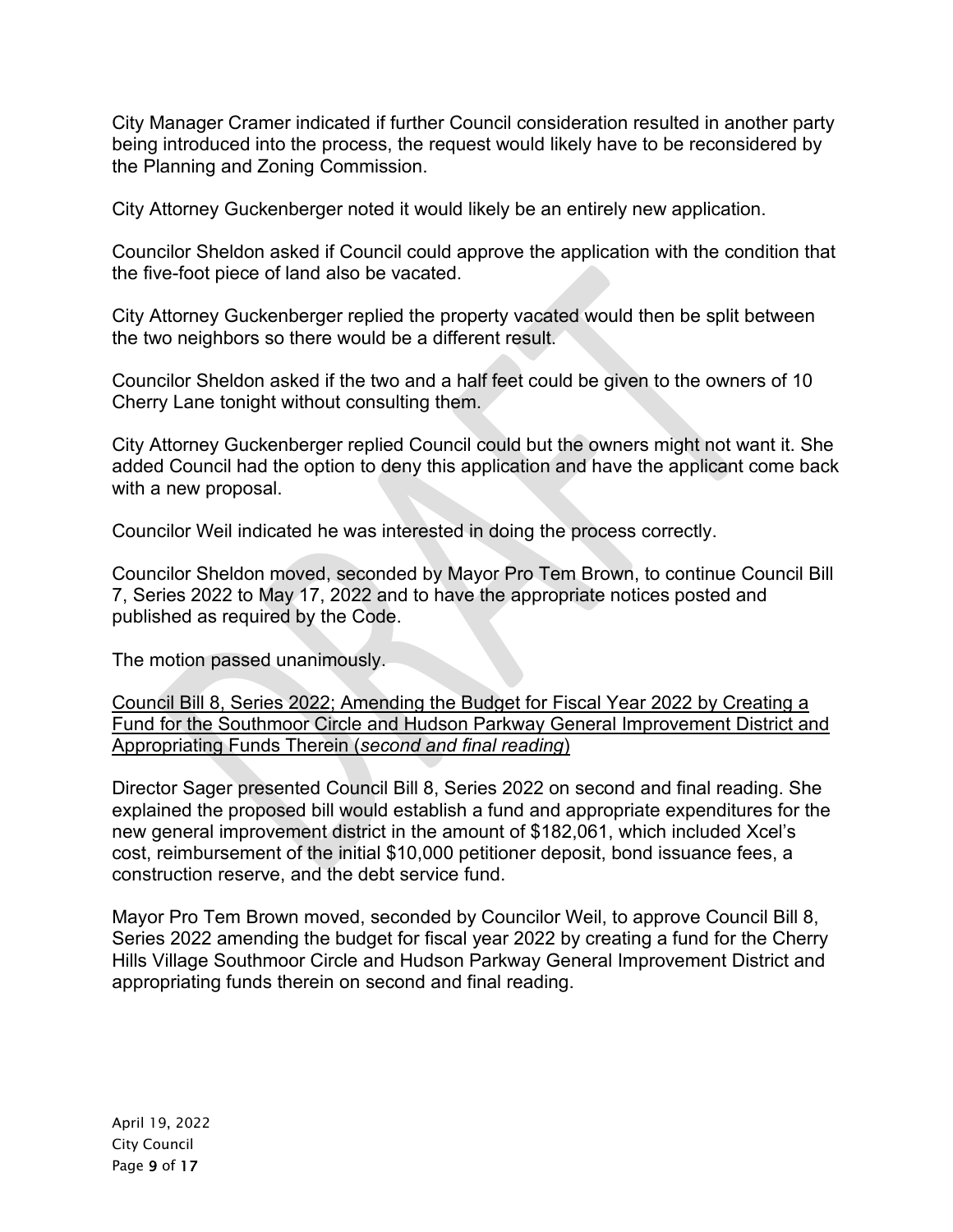The following votes were recorded:

| Safavi       | yes |
|--------------|-----|
| Weil         | yes |
| <b>Brown</b> | yes |
| Gallagher    | yes |
| Sheldon      | yes |

Vote on the Council Bill 8-2022: 5 ayes. 0 nays. The motion carried.

## Council Bill 9, Series 2022; Amending Article III of Chapter 2 of the Municipal Code Concerning the Fidelity Bond Requirement for Employees that Handle City Funds (*second and final reading*)

Director Sager presented Council Bill 9, Series 2022 on second and final reading. She explained Section 13.4 of the Charter required a fidelity bond for any employee who handled funds at an amount to be fixed by the Council; Section 2-3-30(c) of the Municipal Code set the bond amount at \$20,000 to \$100,000; Council Bill 9, Series 2022 would amend the Code to set the bond amount to zero dollars if the City has approved and purchased insurance coverage that fulfills the same purpose in the amounts appropriate to the risk of loss from dishonest or fraudulent acts by City employees; the City currently purchased additional "excess crime coverage" from CIRSA on an annual basis in the amount of up to \$500,000.

Councilor Gallagher asked about the City's regular insurance.

Director Sager replied the City's base insurance covered up to \$5 million.

Mayor Stewart reiterated he was inclined to change the Charter as bonds were not useful as they were when the Charter was written and insurance coverage was better.

Mayor Pro Tem Brown moved, seconded by Councilor Weil, to approve Council Bill 9, Series 2022, a bill for an ordinance for the City of Cherry Hills Village amending Article III of Chapter 2 of the Cherry Hills Village Municipal Code concerning the fidelity bond requirement for employees that handle city funds on second and final reading.

The following votes were recorded:

| Safavi       | yes |
|--------------|-----|
| Weil         | yes |
| <b>Brown</b> | yes |
| Gallagher    | yes |
| Sheldon      | yes |

Vote on the Council Bill 9-2022: 5 ayes. 0 nays. The motion carried.

April 19, 2022 City Council Page 10 of 17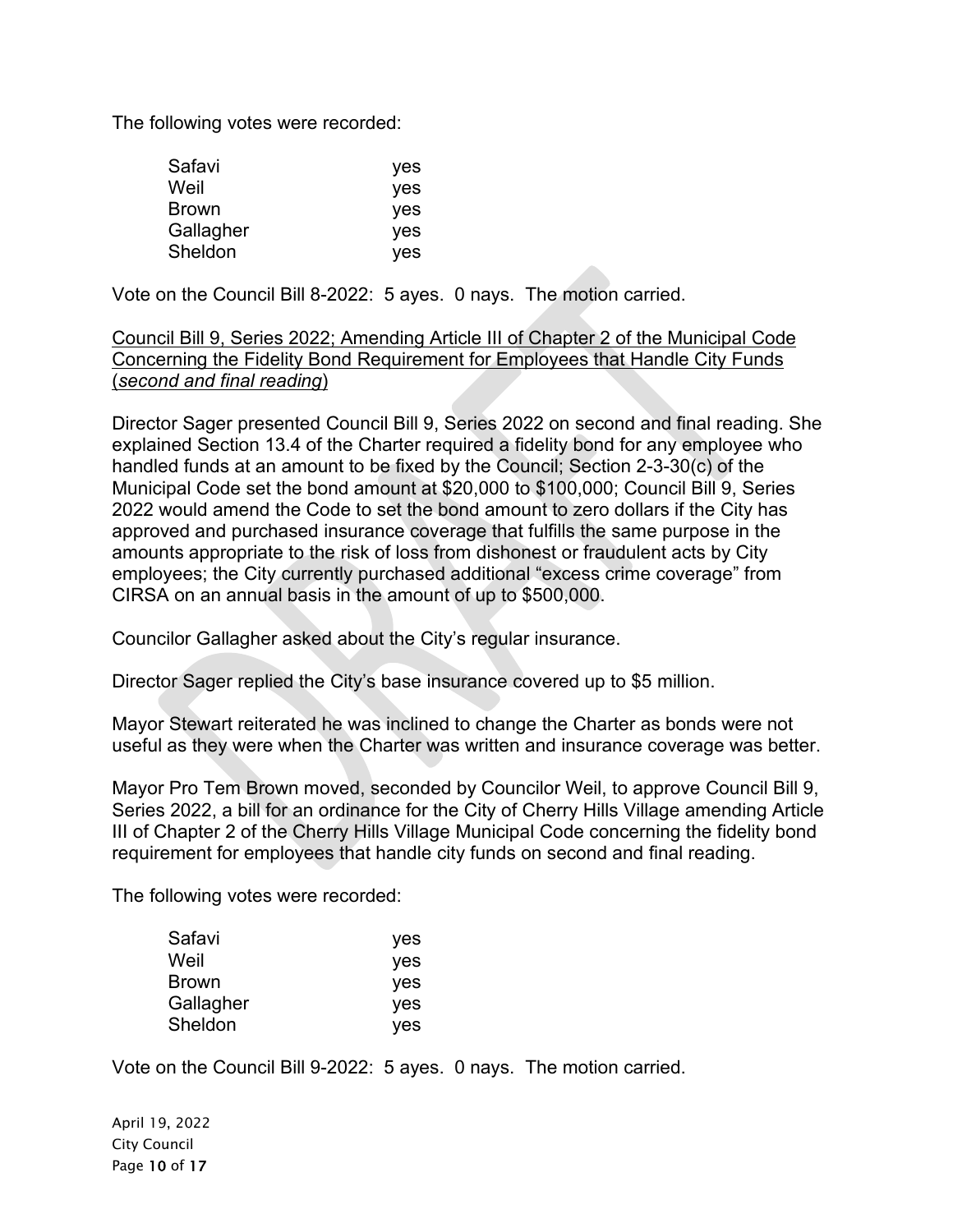# Continuation of Amendment No. 1 and 6.2 from Council Bill 2, Series 2022

Planning Manager Workman explained staff continued to work on the amendments from Council Bill 2, Series 2022 from earlier this year but requested a further continuance.

Mayor Pro Tem Brown moved, seconded by Councilor Gallagher, to continue Amendment No. 1 and 6.2 of Council Bill 2, Series 2022, until the July 19, 2022, meeting date.

The motion passed unanimously.

## **NEW BUSINESS**

None

### **RECESS OF THE CITY COUNCIL TO CONVENE AS THE CHERRY HILLS VILLAGE SOUTHMOOR CIRCLE AND HUDSON PARKWAY GENERAL IMPROVEMENT DISTRICT BOARD**

Mayor Stewart recessed the City Council Meeting and convened the meeting of the Cherry Hills Village Southmoor Circle and Hudson Parkway General Improvement District Board.

## **MEETING OF THE CHERRY HILLS VILLAGE SOUTHMOOR CIRCLE AND HUDSON PARKWAY GENERAL IMPROVEMENT DISTRICT BOARD**

Mayor Russell Stewart, serving ex-officio as the GID Chairperson, called the meeting to order at 7:51 p.m.

# **ROLL CALL OF MEMBERS**

The City Council for the City of Cherry Hills Village serving ex-officio as the Board of Directors of the Cherry Hills Village Southmoor Circle and Hudson Parkway General Improvement District: Mayor Russell Stewart, Mayor Pro Tem Katy Brown, Councilors Randy Weil, Afshin Safavi, Mike Gallagher, and Dan Sheldon were present on roll call.

Absent: Councilor Al Blum.

The administrative staff of the City serving as the administrative staff of the GID: City Manager Chris Cramer, Deputy City Manager and Public Works Director Jay Goldie, City Attorney Kathie Guckenberger, Police Commander Pat Weathers, Finance Director Jessica Sager, Planning Manager Paul Workman, and City Clerk Laura Gillespie.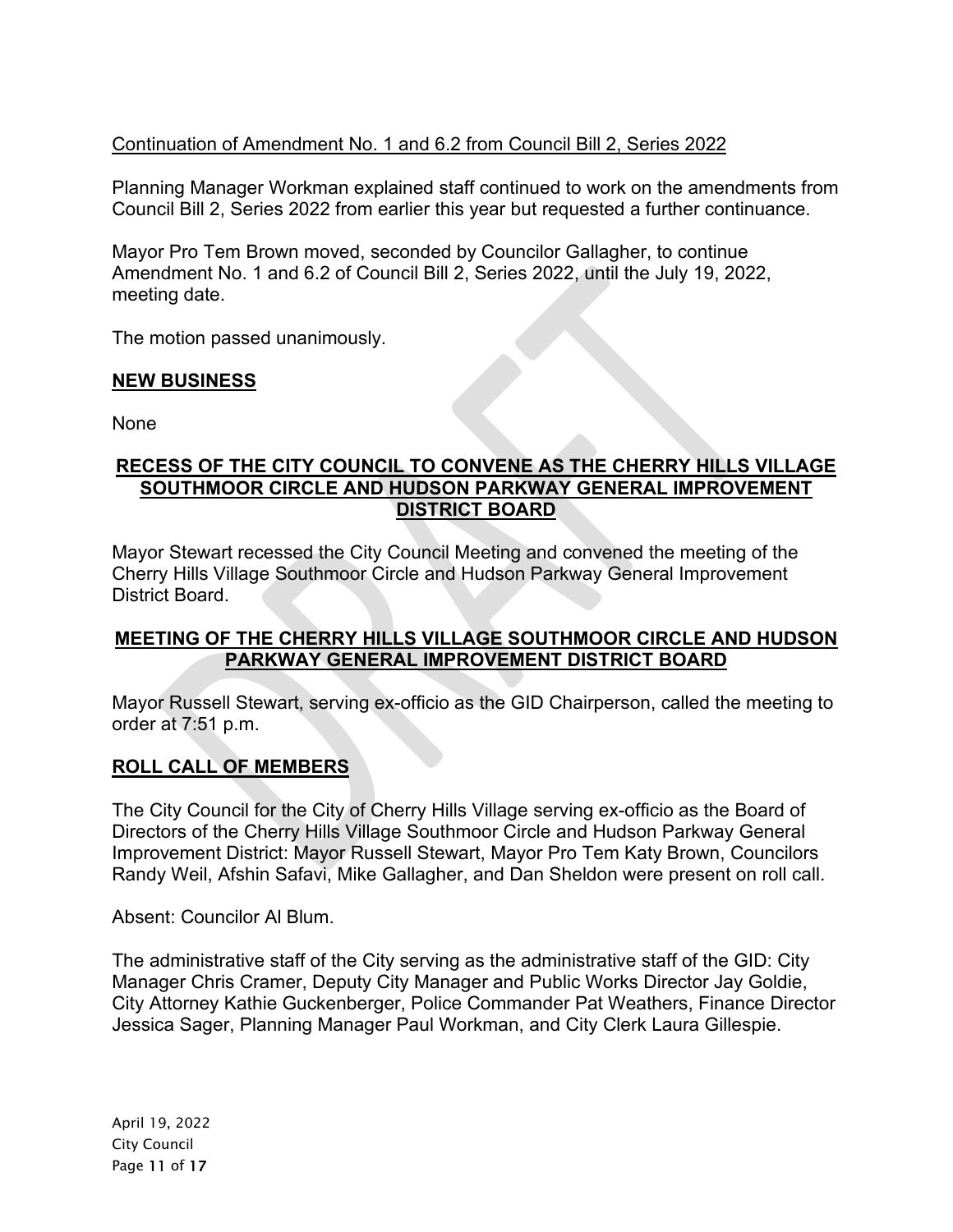# **CONSENT AGENDA**

Councilor Sheldon removed Item 12a.

## **ITEMS REMOVED FROM THE CONSENT AGENDA**

#### Item 12a. Approval of Minutes – April 5, 2022

Mayor Pro Tem Brown moved, seconded by Councilor Gallagher to approve Item 12a.

The motion passed with 5 ayes and 1 abstention.

#### **UNFINISHED BUSINESS**

### Board Bill 1, Series 2022; Providing for the Issuance of a General Obligation Note (*second and final reading*)

Director Sager presented Board Bill 1, Series 2022 on second and final reading. She explained the proposed bill authorized the issuance of the Series 2022 Note, in a principal amount of up to \$150,000, along with additional proceeds in the amount of \$32,061 which would be generated from supplemental interest on the Note; if approved closing would be held in the beginning of May and the project should start at the end of May.

Mayor Pro Tem Brown moved, seconded by Councilor Weil, to approve Board Bill 1, Series 2022; A Bill for an Ordinance of the Cherry Hills Village Southmoor Circle and Hudson Parkway General Improvement District, in the City of Cherry Hills Village, Colorado, providing for the issuance of a General Obligation Note of such District, Series 2022, in an aggregate principal amount not exceeding \$150,000, to finance the cost of certain improvements approved at a District election held November 2, 2021; ratifying actions heretofore taken; authorizing the execution by the District of the Note and related documents required in connection therewith; and making determinations as to other matters related to the Note on second and final reading.

The following votes were recorded:

| Safavi         | yes |
|----------------|-----|
| Weil           | yes |
| <b>Brown</b>   | yes |
| <b>Stewart</b> | yes |
| Gallagher      | yes |
| Sheldon        | yes |

Vote on the Board Bill 1-2022: 6 ayes. 0 nays. The motion carried.

April 19, 2022 City Council Page 12 of 17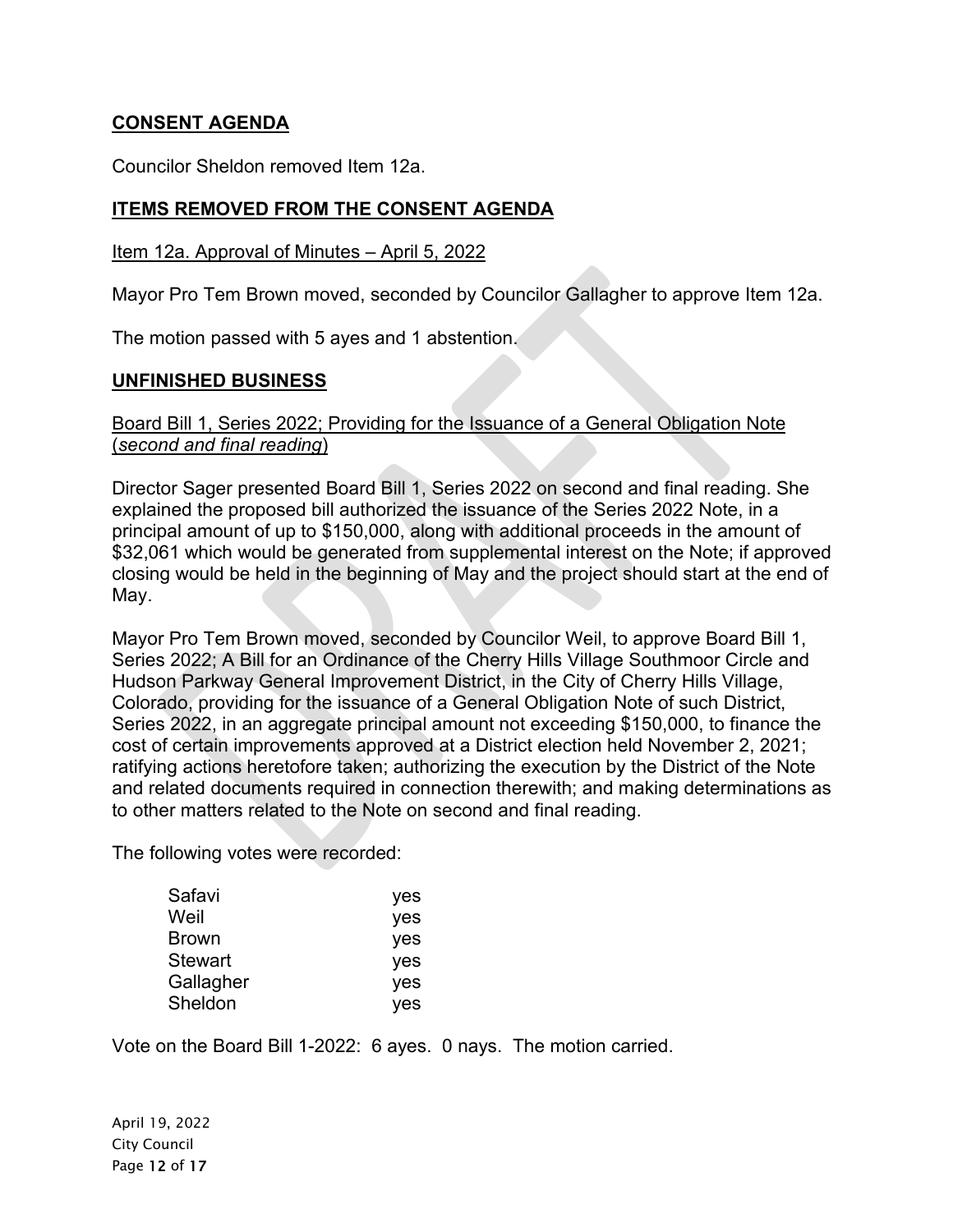### **NEW BUSINESS**

None

#### **ADJOURNMENT**

The Southmoor Circle and Hudson Parkway General Improvement District Board meeting adjourned.

### **RECONVENE MEETING OF THE CHERRY HILLS VILLAGE CITY COUNCIL**

The meeting of the Cherry Hills Village City Council reconvened at 7:54 p.m.

### **REPORTS**

#### **Mayor's Report**

Mayor Stewart reported he attended the April 6<sup>th</sup> Metro Mayors Caucus, discussion included using municipal bonds to construct more affordable housing; he attended the City's annual contractors meeting on April  $7<sup>th</sup>$ ; he attended the April  $8<sup>th</sup>$  Arapahoe County Commissioners, Mayors, and City Managers meeting, discussion focused on the formation of the Arapahoe County Health Department.

City Manager Cramer added the County had expressed their willingness to present to Council when they had a few more answers.

Mayor Stewart reported he had attended two CML meetings on April  $12<sup>th</sup>$  including the budget and audit committee; he hosted the Mayors Munch on April 13<sup>th</sup>; the first meeting of the High Line Collaborative Forum had been held; there was an upcoming meeting on the Hampden Avenue study; a DRCOG meeting on April 20<sup>th</sup>; an Arapahoe County CDOT meeting on April 21<sup>st</sup>; a CML executive board meeting on April 22<sup>nd</sup>; CML lost its appeal to the Governor to veto HB 22-1024 regarding imposing a sales tax exemption for public schools on local municipalities; the concern was the violation of home rule provisions of the Colorado Constitution and the precedent set to allow the state legislature to determine local tax exemptions; he would attend the April 25<sup>th</sup> Arapahoe County Open Space and Trails Advisory Board. He directed staff to send notice to homeowners anytime the City became aware of a fence in the public right-ofway instructing the fence to be moved onto private property.

### **Members of City Council**

Councilor Sheldon reported on Wednesday he toured the High Line Canal Conservancy's new office; on Thursday he attended the High Line Canal Collaborative's first meeting along with Mayor Stewart and Parks Coordinator Black, discussion included outlining roles, updates from the High Line Canal Conservancy and Denver

April 19, 2022 City Council Page 13 of 17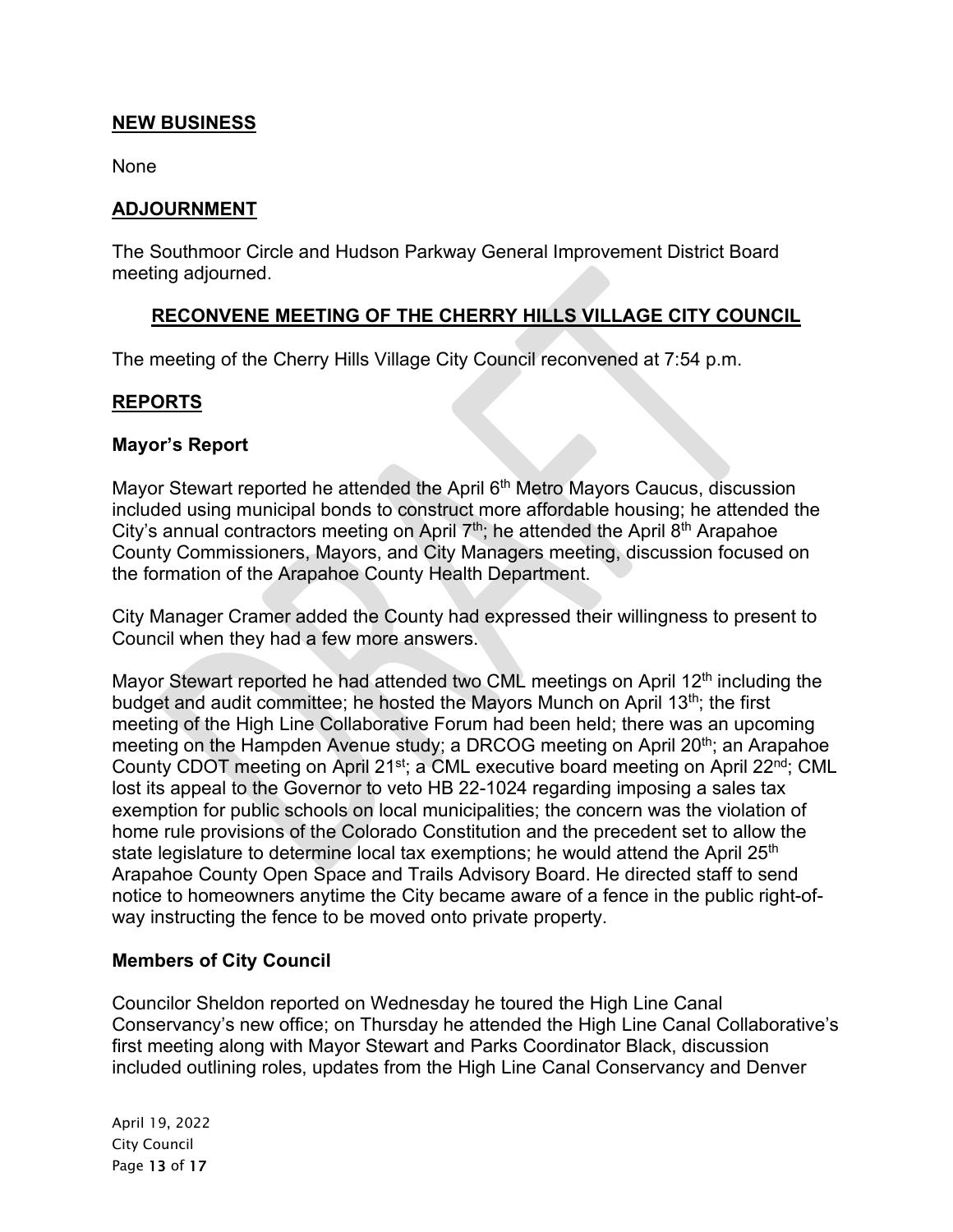Water, and Cherry Hills Village's stormwater engineering project. He asked about entering into an IGA with neighboring jurisdictions to accomplish economies of scale for maintenance of the Canal.

Deputy City Manager/Director Goldie noted that process was already moving forward; Greenwood Village, Littleton, and Denver had signed an IGA; Cherry Hills Village staff was watching that closely and hoped to be able to join once the City was ready to take on maintenance of the Canal.

Councilor Sheldon reported September 16<sup>th</sup> was the Dine on the Canal dinner at the new headquarters; May 20<sup>th</sup> was the Cherry Hills Land Preserve's goat yoga event at Quincy Farm; he asked Deputy City Manager/Director Goldie for an update on the Quincy undergrounding project; he suggested Council members return packet items being continued to City Clerk Gillespie to use in the next packet.

Councilor Gallagher recognized Cherry Hills Land Preserve for coming up with a robust program schedule at Quincy Farm.

Mayor Pro Tem Brown agreed with Mayor Stewart's comment about the fence in the right-of-way; the City had a complaint-driven system and had now received a complaint about that fence; it was not fair to require new fences to meet the Code but allow another property owner to have hundreds of feet of right-of-way inside their fence; she was not suggesting the City start patrolling for fences in the right-of-way because the City did not have the resources to do that; but when the City received complaints the City should take action. She indicated Council should reconsider the new practice of not holding Council discussion on an item on first reading when there was a public hearing on second reading; what happened tonight was a travesty where two weeks of everyone's time were wasted before discussing the application and discovering the problems; now it was pushed out even farther; she felt terrible for the applicant and everyone involved; it was not uncommon for Council to look at applications and have questions that used to be addressed between first and second reading; under the current practice first reading had no discussion and basically served no purpose except to delay the timeline; the reasons the practice was changed still existed but she would like Council to reconsider that practice.

Councilor Weil reported the Belleview median project had been budgeted at \$100,000 with half from the City and half from the HOA, but the low bid came back at \$183,000; neither the City nor the HOA had extra money in their budgets; the HOA agreed to wait on this project until prices decreased. He reported he was on the regional transportation committee of DRCOG and their meeting this morning had focused on the application to lift the state's carbon monoxide, the result of a 20-plus year process, much of it attributable to regulations on the automotive industry; greenhouse gas regulations were currently being debated and would be a heavier lift to make progress; DRCOG would be returning to in-person meetings. He agreed with the others on fences and added his concern with allowing boulders to be placed in the right-of-way to prevent parking.

April 19, 2022 City Council Page 14 of 17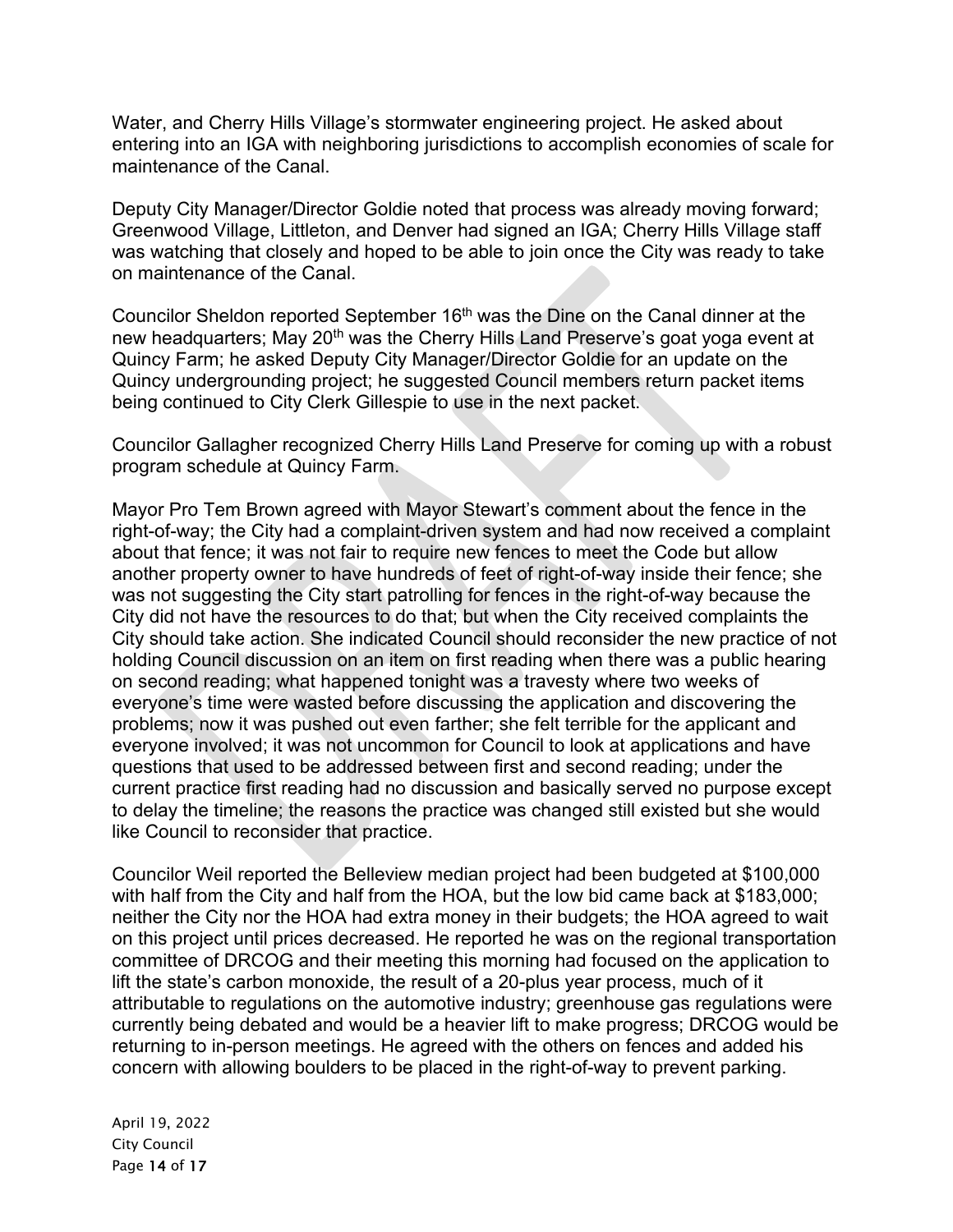Councilor Safavi congratulated Dr. Todd Saliman for being the 24<sup>th</sup> president of the University of Colorado.

Mayor Stewart noted Colorado was still out of compliance with ozone regulations and discussion included RTD free days; ozone was now a bigger problem than carbon monoxide because there were a lot of natural sources for ozone; ultimately electric cars might be the way to solve these problems.

## **City Manager & Staff**

Planning Manager Workman reported staff had received positive feedback from the City's annual contractor's meeting; the Planning and Zoning Commission extended the deadline for the second Master Plan update survey to the end of the month, the City had received about 100 responses so far; CML had asked elected officials to ask their state representatives to vote no on HB 22-1362 that would mandate municipalities to adopt and enforce minimum energy codes without exception or consideration of local priorities.

Mayor Stewart expressed his support for a letter from the Council to state representatives requesting their no vote.

Councilor Sheldon asked staff to provide a non-partisan summary of the bill for Council's review before a letter was sent on behalf of Council.

Deputy City Manager/Director Goldie reported staff had invited Liz Gardner, the City's new local government liaison at Xcel, to attend the May 17<sup>th</sup> Council meeting to discuss the Quincy undergrounding project. He explained Xcel had left the partial poles on Quincy because there was Zayo wireless equipment on them, but Xcel had never communicated that to the City; staff had made it clear to Xcel the timeframe and communication on this project were not acceptable; this was the worse project he had been involved with in his 30 years in public service; he had Xcel's promise to remove the poles once Zayo's equipment was removed; staff had given Zayo formal notice per their master license agreement with the City; Zayo had 90 days to remove their equipment; CenturyLink and Comcast would come back out to clean up and bury their remaining lines.

Councilor Sheldon asked about the plan for revegetation of the right-of-way.

Deputy City Manager/Director Goldie replied Xcel was responsible for the revegetation; after all the utilities and poles were removed Xcel would regrade the area, staff would inspect it, then Xcel would put down topsoil, staff would inspect it, then Xcel would hydro seed the area.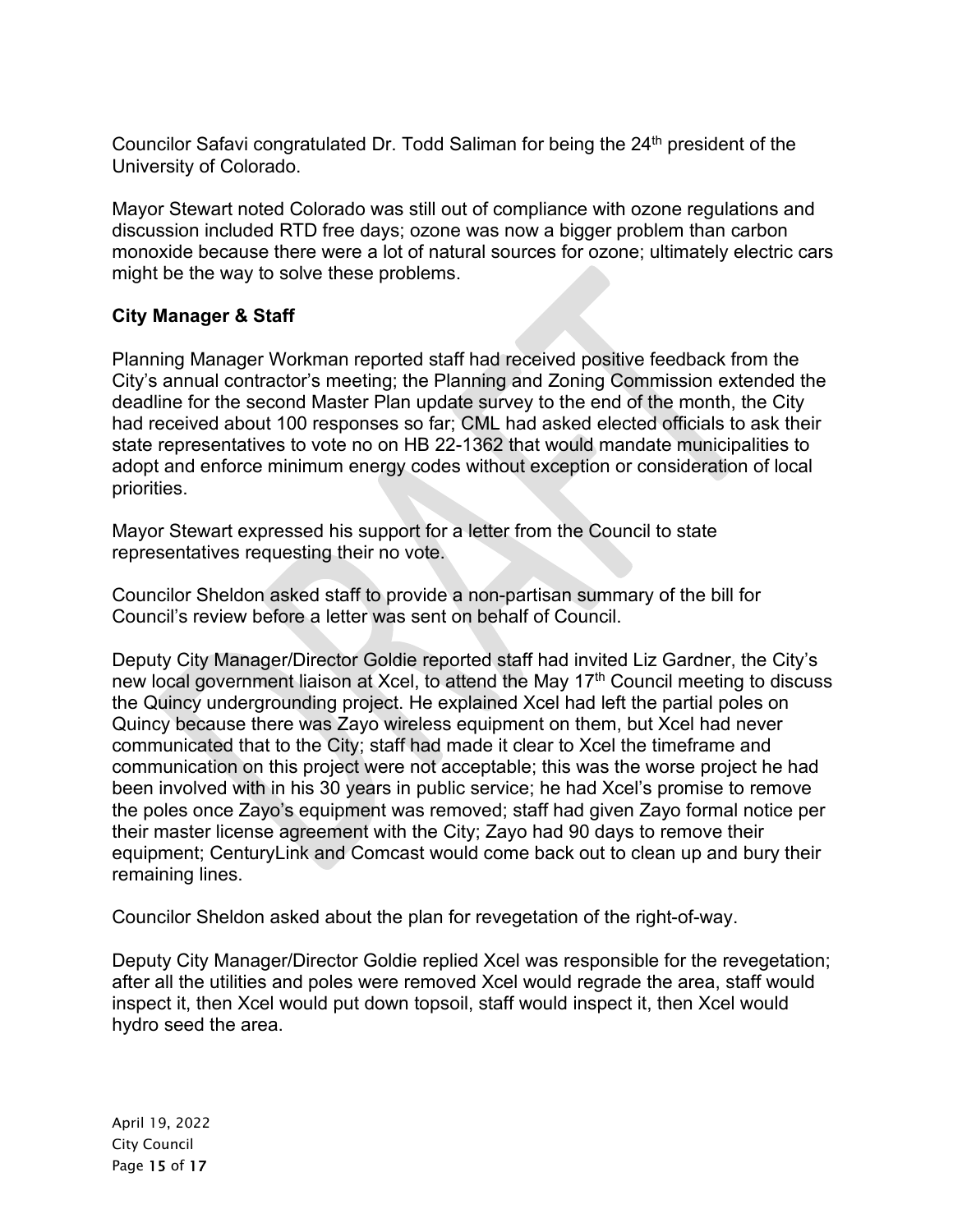City Manager Cramer reported staff was in the middle of the follow up that resulted from the full day of police chief interviews; he hoped for resolution on that by next week in order to move forward with a finalist; the process of finding a new finance director was less positive; staff had reposted that position; the recruitment and retention issues were real for the City as well; these two processes had highlighted some ideas that he would likely be discussing with Council to make sure the City was staying competitive; staff would probably look into the option of hiring a recruiter for the finance director position next week.

Mayor Stewart noted a supplemental appropriation would be needed and suggested putting that on the next agenda.

City Manager Cramer reported the City had received an initial notice of an initiative petition for a Charter amendment; there was some interest in having a conversation with the petition committee about the proposed language and asked for a couple of volunteers from Council to join himself and City Attorney Guckenberger; he emphasized staff wanted to be respectful of the petition committee's timeline.

Councilor Gallagher and Councilor Weil volunteered to participate in that conversation.

Councilor Weil asked other Council members to send him their thoughts.

City Manager Cramer encouraged Council members to reach out to City Attorney Guckenberger with any legal questions. He reported the Cherry Hills Land Preserve would provide an update to Council at the next meeting about their activities. He noted he and City Attorney Guckenberger would discuss Mayor Pro Tem Brown's point about first and second reading.

Mayor Pro Tem Brown indicated she recalled the reason being not having Council discuss the same issue twice.

Mayor Stewart replied part of the reason had been not to require the applicant to come twice; discussion at both first and second reading created the ability for the testimony to be inconsistent and conflicting by having two meeting records instead of just one.

City Manager Cramer indicated his preference was to have the public hearing on first reading to ensure Council was informed and hear from the public early in the process; there were other considerations, and he would discuss with City Attorney Guckenberger and report back.

Mayor Pro Tem Brown noted this was not the first time Council had seen the application and perhaps mea culpa on all of them for not noticing the issue earlier.

City Manager Cramer reported staff had sent a letter requesting the governor veto HB 22-1024.

April 19, 2022 City Council Page 16 of 17